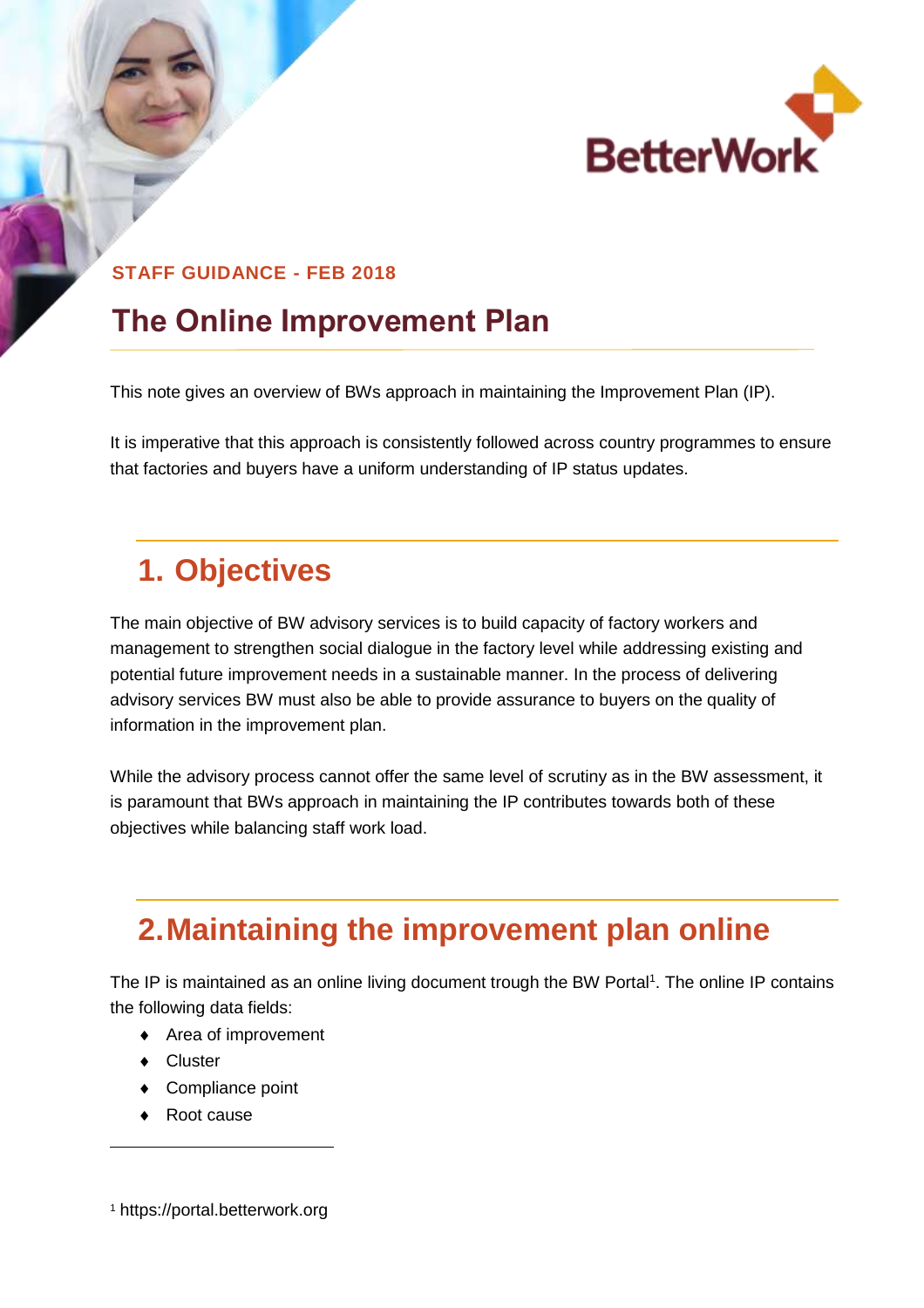

- Description of actions needed
- ◆ Lead person
- ◆ Additional persons
- ◆ Status
- ◆ Progress
- $\bullet$  Key work ahead
- ◆ Target date
- Completion date

As part of its approach to give factories strong ownership of the improvement process, Better Work encourages factories to maintain their own IP through the Portal. As summarized in below table, most fields can be edited by the factory at any time in the cycle after an item has been created in the system. Better Work has exclusive access to some of the fields to make sure that integrity of the data can be guaranteed.

### **WHO IS RESPONSIBLE FOR ENTERING DATA TO THE SYSTEM?**

| <b>IP</b> data fields         | <b>Assessment</b><br>findings           | <b>Additional findings</b><br>from advisory |
|-------------------------------|-----------------------------------------|---------------------------------------------|
| Area of improvement           | <b>Better Work</b>                      | Factory <sup>2</sup>                        |
| Cluster                       | <b>Better Work</b>                      | Factory <sup>3</sup>                        |
| Compliance point              | <b>Better Work</b>                      | Factory                                     |
| Root cause                    | Factory                                 | Factory                                     |
| Description of actions needed | Factory                                 | Factory                                     |
| Lead person                   | Factory                                 | Factory                                     |
| <b>Additional persons</b>     | Factory                                 | Factory                                     |
| Target date                   | Factory                                 | Factory                                     |
| Progress                      | Factory                                 | Factory                                     |
| <b>Status</b>                 | Factory and<br>Better Work <sup>4</sup> | Factory and<br>Better Work <sup>5</sup>     |
| Key work ahead                | <b>Better Work</b>                      | <b>Better Work</b>                          |
| Completion date               | <b>Better Work</b>                      | <b>Better Work</b>                          |

<sup>4-5,</sup> The factory can mark the status of an IP item as In Progress or Pending. Only Better Work can mark the status of an IP item as Completed.





-

<sup>2</sup> This includes self-diagnosed findings before the BW assessment.

<sup>&</sup>lt;sup>3</sup> When a factory is not able to specify Cluster/Compliance point for self-identified findings it can contact the designated BW advisor for support.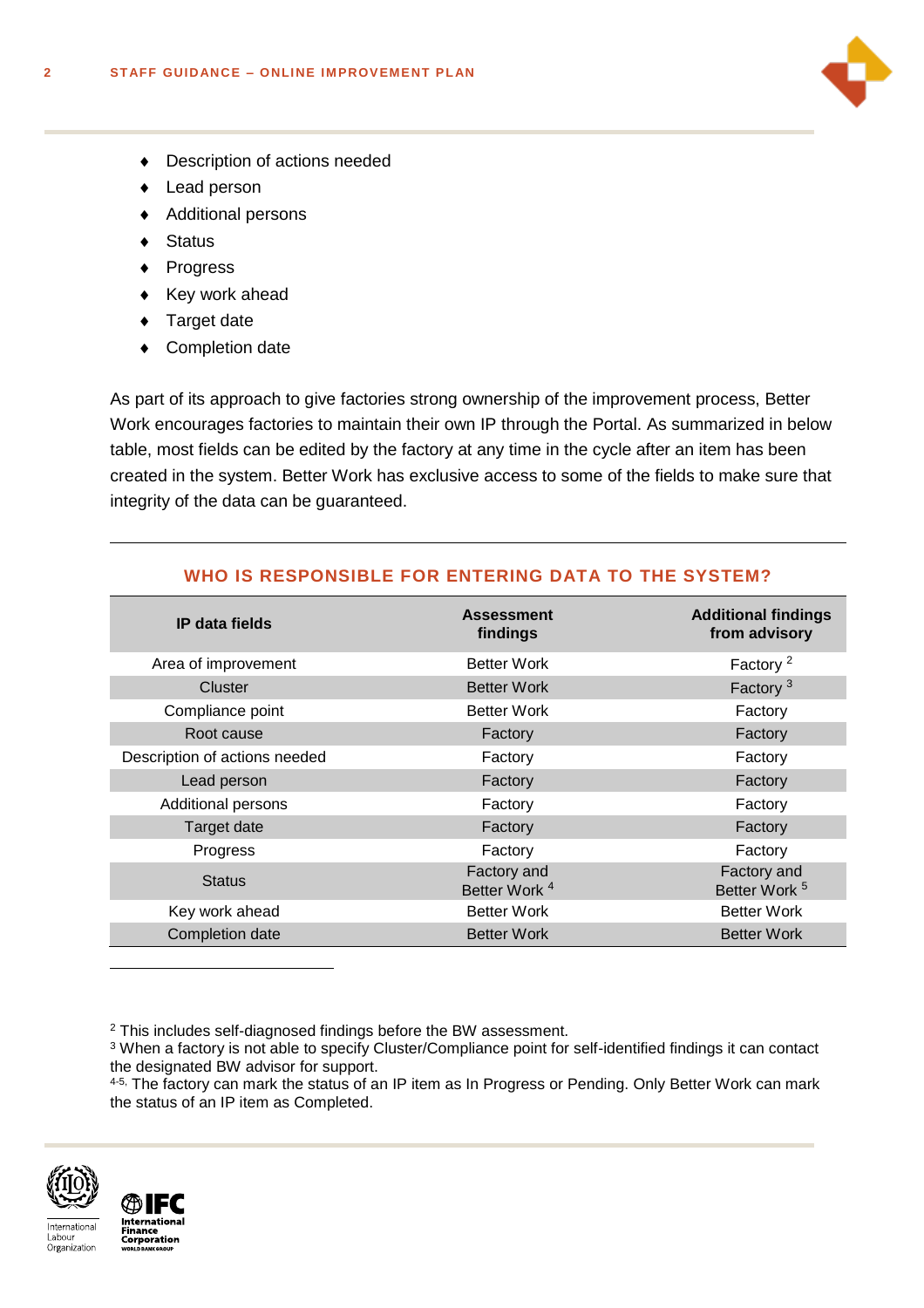

## **3.Follow up on the IP in advisory services**

## **3.1 Role of the Committee**

In BW advisory services, the designated enterprise advisor (EA) facilitates that members of the worker-management committee have a central role in activities to check on the status of improvements.

IP items remain In Progress / Pending until they are marked as Completed in the system by the EA.

The following steps must be taken before the EA can mark an IP item as Completed:

- The Committee (PICC/LKSB/PC) agrees that all necessary steps to address the issue in full have been taken.
- Committee members have reviewed supporting documentation and/or observed realized changes in the workplace.
- BW recommendations to address underlying root causes have been followed up in accordance with PDCA framework have been implemented according to the Committee.

After these steps have been taken the EA can mark the item as Completed, unless additional worker interviews are required (see paragraph 3.3).

When marking an IP item as Completed the EA will state the Completion Date.

### **3.2 Time frames**

Before the EA takes any steps to follow up on improvement items the factory must have demonstrated sufficient commitment to the improvement process (see above mentioned steps).

BW actively encourages factories to prioritize Public Reporting Issues in the improvement process.



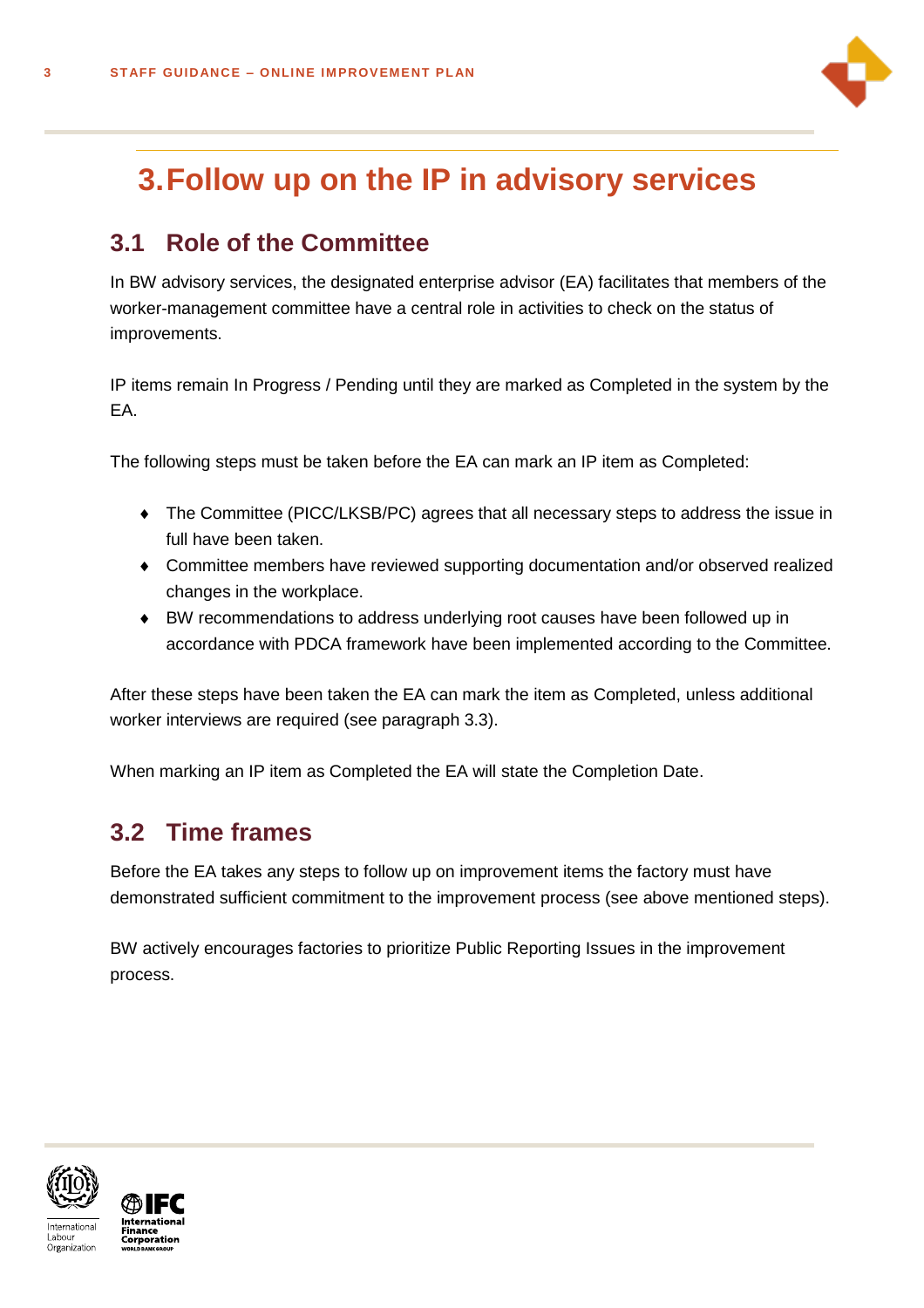

Factories can indicate progress regarding public reporting issues at any point in the reporting period by uploading information to the transparency portal. <sup>6</sup>

#### **3.2.1. ROLE OF THE ADVISOR**

- $\bullet$  If a factory reports that an issue is remediated, the EA must work with the Committee on the steps listed above (paragraph 3.1) in the next one or two advisory visits. Activities can be spread out over these two visits.
- When a factory reports that an issue is completed, the EA should attempt to review this at one of the next 2 advisory visits, placing priority on public reporting issues.
- The EA must make sure that the status of all items in the Improvement Plan is up to date by the time Progress Report 2 is released.

### **3.3 What issues cannot be marked as Completed until the next assessment?**

Advisory visits do not allow for in depth worker interviews. IP items requiring triangulation through worker interviews cannot be marked as Completed until the next assessment.

As a general rule it is at the discretion of the EA to determine if worker interviews are required to confirm that an issue can be marked as Completed. In general this applies to issues related to discrimination, intimidation, harassment, undermining of union/worker representatives, etc.

Issues that remain in the IP as Pending will be updated after a new assessment report has been released. If an issue that was found in the previous assessment is not repeated in the most recent assessment the BW advisor will review with the committee if the underlying root causes are addressed. This should include a review of the effectiveness of existing grievance mechanism and implementation of needed enhancements. If this is done the EA can mark the issue as Completed.

The information in the Transparency Portal will be updated by Better Work after a new assessment report has been released.

<sup>6</sup> https://portal.betterwork.org/transparency



l